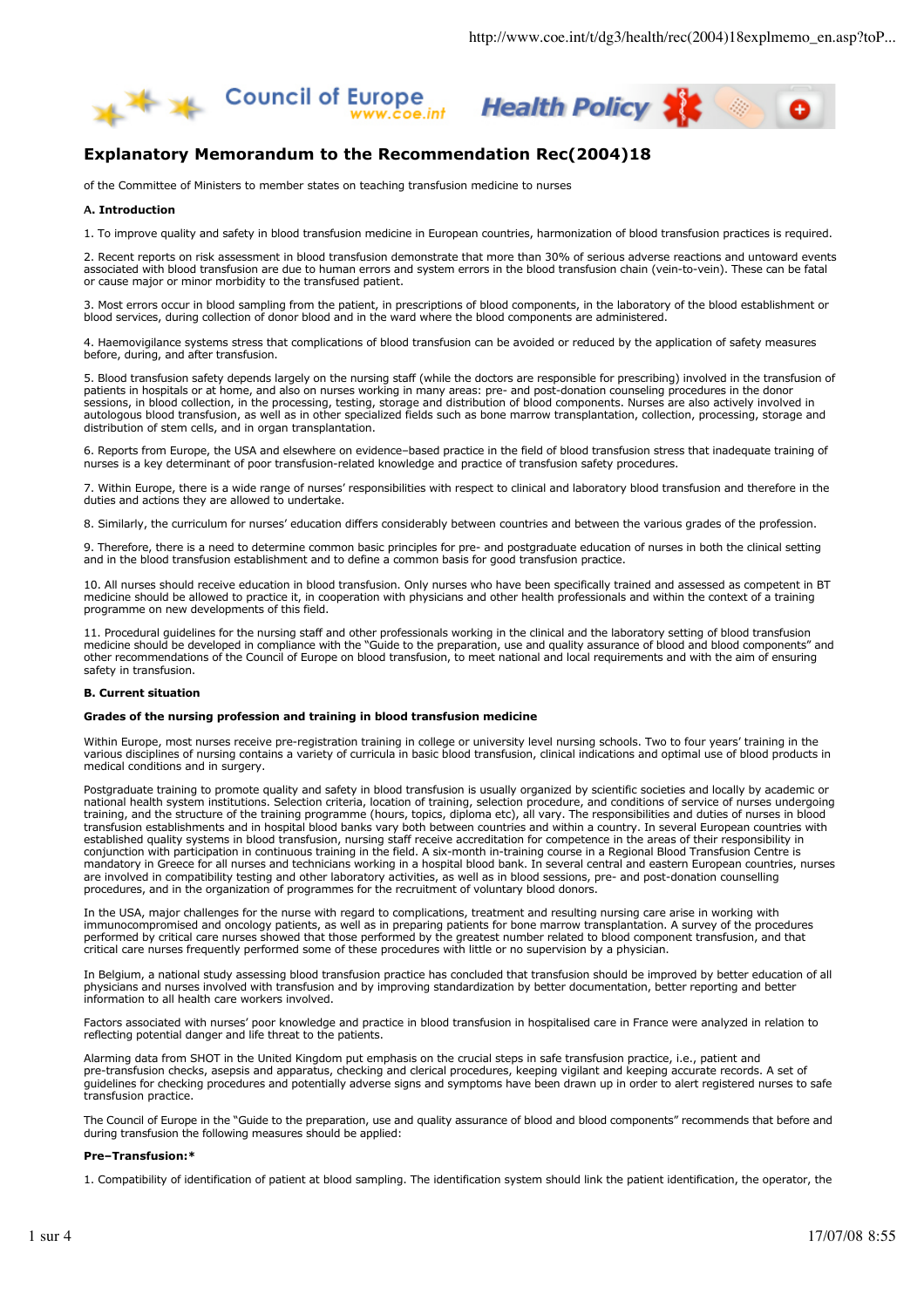blood sample through processing, the blood product and should confirm the original patient identification at the time of blood administration. Emphasis must be placed on error recognition;

2. Blood group serological investigation including blood typing, antibody screening and compatibility testing before transfusion of red cell products. The normal procedure shall be to make the investigation in due time before expected transfusion. 3. Preparation/ handling of frozen components

# **During and after transfusion:** <sup>1</sup>**\***

1. Safety measures including identification of patient and blood unit and verification of compatibility between patient and blood unit; 2. Clinical surveillance during and after transfusion to include careful observation of the patient, especially in the early stages of the transfusion

where significant transfusion reactions are more likely to occur and in the transfusion of any component prepared by an open system; 3. Controlled warming of blood;

4. Avoidance of addition of medical products or infusion solutions in blood components;

5. Handling of frozen units;

6. Vigilance for the risk of air embolism and transfusion complication either in direct relation to the transfusion or with a delay of hours or days.

# **C. Elements of nurses' training curricula**

Restructuring the pre and post-registration nurses' education curricula, and evaluating and monitoring good transfusion practice of nurses both within the blood establishment and in the hospitals should be considered by the national authorities of the member states. For this purpose, cooperation between the health authorities, nursing schools and academic institutions is required. Information from international bodies and several European countries suggests the inclusion of the following elements in nurses' basic, pre and post-registration education curricula.

#### **Basic Education:**

- 1. Physiology of blood and its functions;
- 2. The concepts of blood component therapy;
- 3. The principles of blood transfusion;

4. Documentation and record-keeping.

# **Pre-registration education:**

General principles of:

- 1. Physiology of blood and its functions;
- 2. The concepts of blood component therapy;
- 3. History of blood transfusion;
- 4. Organization aspects of blood transfusion;
- 5. Blood components (red cells, platelets, plasma); 6. Plasma products (albumin, immunoglobulins, clotting factors, etc.);
- 7. Blood group serology and basics of red cell compatibility;
- 8. The principles of blood transfusion and alternatives to the use of donor blood;
- 9. Pre-transfusion and transfusion procedures;
- 10. Phlebotomy and blood sampling for cross-match. Detailed procedures for patient identification. Introducing systems that allow error

detection. One identification system that links patient, sample and blood product and confirms patient ID at the time of blood administration; 11. Basic knowledge of transfusion triggers;

- 12. Administering blood components and blood products, including special precautions for patients with heart disease, elderly, newborns.
- Special considerations in massive transfusion;
- 13. Shelf life of blood components;
- 14. Blood administration sets and equipment; 15. Patient care and observation during transfusion. Checking of relevant vital signs and their documentation;
- 16. Infections transmissible by transfusion;
- 17. Adverse effects of transfusion: recognize symptoms of adverse reactions and initiate standard immediate action if transfusion reaction is

suspected;

- 18. Haematological disorders;
- 19. Management of haemophilia and coagulopathies;
- 20. Acquired haemostatic disorders and Disseminated Intravascular Coagulation;
- 21. Haemolytic disease of the newborn;
- 22. Documentation and records.

Two independent stages in post registration training are proposed: donor nursing and transfusion nursing.

#### **Post-registration education:**

This education can be divided into two stages:

#### **I. Certification in donor nursing: for nurses working in blood establishments**

- 1. Procedures to select donors;
- 2. Detailed procedures for donor identification;
- 3. Procedures to an aseptic blood collection;
- 4. The importance of the labelling in transfusion chain;
- 5. Shelf life of blood components;
- 6. Sets and equipments utilised in blood establishments to collect, processing, and analyse blood;
- 7. Blood components processing techniques;
- 8. Haemapheresis techniques;
- 9. Autologous transfusion techniques, with special relevance for pre deposit autologous transfusion;
- 10. Storage conditions of blood components;
- 11. Transportation conditions of blood components;
- 12. Fundamentals of leukocytes reduction, irradiation, and cryopreservation;
- 13. Cryopreservation techniques;
- 14. Infections transmissible by transfusion, including bacterial contamination;
- 15. Adverse reactions or events in blood donor;
- 16. Accidents or incidents during blood collection, processing and storage;
- 17. Blood inventory management concepts;
- 18. General concepts of the optimal use of blood components;
- 19. General concepts of major pathologies using blood transfusion (acute anaemia, chronic anaemia, hereditary haemolytic anaemia,
- coagulopathies, bone marrow and organ transplantation, etc);

20. Haemovigilance concepts;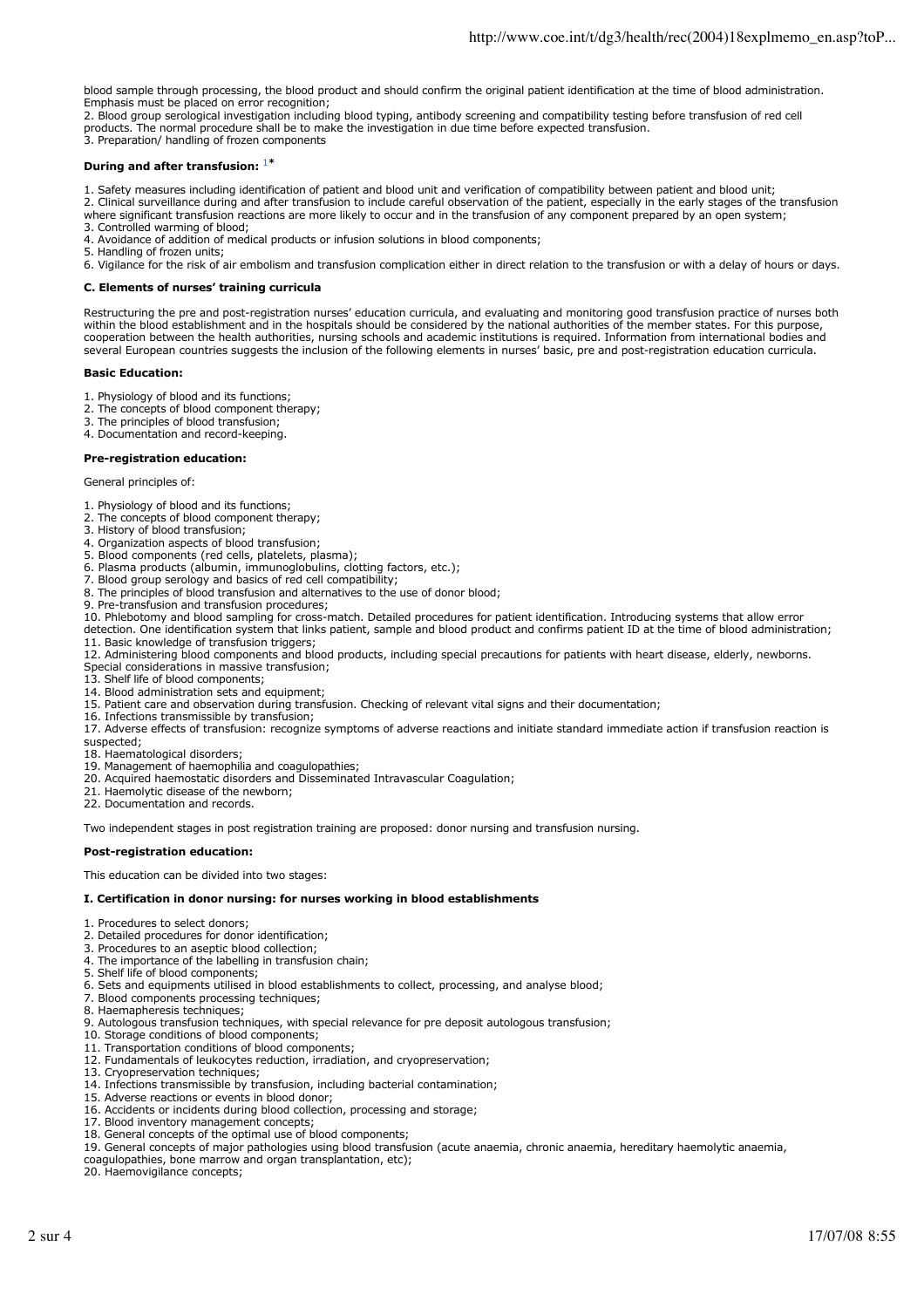22. Quality Systems concepts;

23. Documentation and records.

### **II. Certification in transfusion nursing: for nurses working in blood bank hospitals, wards, anaesthesiology and intensive care units:**

- 1. General concepts of the optimal use of blood components;
- 2. General concepts of major pathologies using blood transfusion (acute anaemia, chronic anaemia, hereditary haemolytic anaemia,
- coagulopathies, haematological diseases, bone marrow and organ transplantation, etc);
- 3. Blood utilization management concepts;
- 4. Transfusion sets;
- 5. Administration of blood components: measures and cares pre, during and posttransfusion;
- 6. Procedures to identify a patient:
	- a. to collect a blood sample to pre transfusion testing
	- b. to transfuse a blood component;
- 7. Procedures to detect errors in transfusion chain;
- 8. Pre transfusion testing;
- 9. Accidents or incidents pre or during transfusion;
- 10. Blood components: types and clinical indications;
- 11. Transfusion support in: obstetrics, paediatrics, surgery, and intensive care units;
- 12. Transfusion in chronic anaemia (oncology patients, hereditary haemolytic anaemia, etc);
- 13. Transfusion in acute anaemia (emergency, major bleeding);
- 14. Transfusion in bone marrow and solid organ transplantation;
- 15. Transfusion in special cases, like Disseminated Intravascular Coagulation, massive transfusion, etc;
- 16. Precaution measures in patients with heart disease, immune haemolytic anaemia, newborn, elderly;
- 17. Management of haemophiliac patients or others congenital coagulopathies;
- 18. Emergencies and disasters;
- 19. Adverse reaction or events in transfused patients;
- 20. Near misses;
- 21. Alternatives to blood transfusion;
- 22. Autologous transfusion techniques;
- 23. Storage and distribution of blood components;
- 24. Infections transmissible by transfusion, including bacterial contamination;
- 25. Ambulatory transfusion;
- 26. General concepts of collection, processing, and analysis of blood components;
- 27. Fundamentals of leukocytes reduction, irradiation, and cryopreservation;
- 28. Haemovigilance concept; 29. Recognition and participation in the management of abnormal reactions after transfusion including "near misses";
- 30. Quality System concept;
- 31. Documentation and records;
- 32. The role of the nurse in hospital blood transfusion committee.

# **The following section applies if an investigation of training and responsibilities of nurses is intended:**

#### **Working methods**

1. Determine the spectrum of duties of nurses during blood transfusion, in the clinical setting as well as in the blood collection establishment, in all member states.

2. Assess the pre- and postgraduate training of nurses in blood transfusion in all member states by questionnaire addressed to national representatives who should obtain the relevant information from the health authorities and nursing institutes in cooperation with hospital senior nurses and academic nurses.

3. Determine the differences in training due to differences in responsibilities.

- 4. Determine common basic principles for good transfusion practice for nurses.
- 5. Determine common basic principles for training in pre-registration and during practice for nurses.

6. Investigate information available on the curricula recommended by international organizations.

#### **Working materials**

Inquiry by questionnaire:

1. To Ministry of Health: number of nurses in the clinical setting – number of hospitals where transfusion occurs – number of blood components transfused – number of patients transfused – organization of blood transfusion – number of nurses in the blood establishments.

2. To Ministry of Education or Ministry of Health (as appropriate): official curriculum for basic transfusion medicine training for nurses – official curriculum for transfusion medicine training for nurses in blood establishments – number of nursing schools – number of nursing students.

Assessment of national data and results from the inquiry.

#### **Conclusion**

To increase efficiency in blood transfusion medicine, physicians and nurses and other health workers who handle blood or blood components should collaborate on development, evaluation and implementation. Documentation regarding transfusions needs to be simplified and coordinated. Knowledgeable staff is an essential element of safe systems. Basic knowledge should never be assumed: mechanisms to monitor knowledge of key processes along with ongoing feedback and remedial action are necessary to maximize performance. Nurse training curricula and formats at all levels must reflect the requirements of modern transfusion medicine from novice to expert. Working together, nursing and transfusion specialists will improve quality and safety in blood transfusion services.

The Council of Europe's Recommendation could contribute to the adoption and implementation of training programmes at a national level.

#### *Selected Bibliography*

- 1. Council of Europe Recommendation No. R (88) 4 On the responsibilities of health authorities in the field of blood transfusion.
- 2. Council of Europe Recommendation No. R (95) 15, "Guide to the preparation, use and quality assurance of blood components" 10th